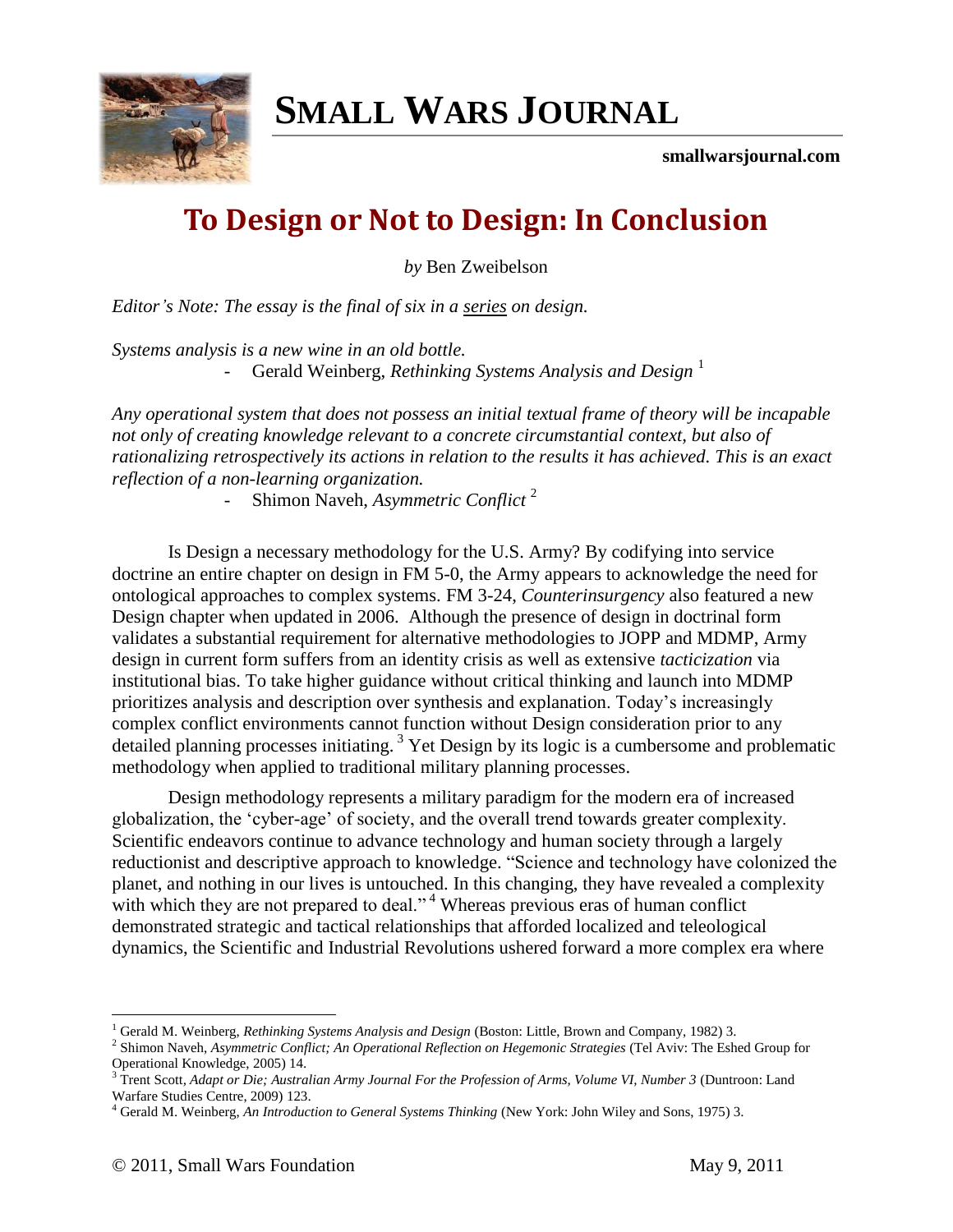an operational level of conflict emerged.<sup>5</sup> Today's battlefield reflects an environment where traditional procedures and lockstep methodology alone are generally unable to translate the pursuit of strategic aims into tactical action. Our enemies and rivals no longer "play ball" with any regard for rules; most adapt and innovate at exceptional rates.

This operational level of warfare resists reductionism and teleological approaches; holistic and ontological methods featured in Design offer greater potential for explanation and understanding of complex adaptive systems. At times, reducing things down is immensely beneficial for military operations, yet organizations should think critically about whether they should or should not apply the same logical constructs and procedures to all future conflicts. "Reduction is but one approach to understanding, one among many." <sup>6</sup> *FM5-0 Chapter 3 Design* describes Design"s purpose as a methodology used to "make sense of complex, ill-structured problems."<sup>7</sup> Making sense of open systems requires a holistic and abstract mode of thinking that avoids reductionism, linear causality, and non-explanatory description. <sup>8</sup> Unfortunately, military institutions have a strong propensity for *describing* an open system instead of *explaining* it. "In the analytic, or reductionist approach, the parts themselves cannot be analyzed any further, except by reducing them to still smaller parts."<sup>9</sup> Explanation requires an entirely different line of questioning; *problematization.*

The concept of *problematization* requires an emphasis on explanatory questions over descriptive ones; the additional component of heretical querying makes design methodology antagonistic towards institutional self-preservation and doctrinal dogma. Institutional factions discredit design methodology either by dismissing the entire concept as "*mission analysis on steroids*" or "*Effects Based Operations with another name*." Both of these critical positions reflect a fundamental misunderstanding of how holistic and ontological approaches towards open systems yield greater understanding over reductionist and teleological methodologies espoused in detailed planning. <sup>10</sup> The greatest burden military design faces in doctrine codification is the overt *tacticization* to convert design theory into the confusing and brief design chapter of FM 5- 0.

By employing dual-use vocabulary terms instead of unique Design lexicon, Design doctrine does not convey the deep understanding of complex systems synthesis to the military audience; attempting to perform this feat with a mere fifteen pages and one non-specific graphic seems almost absurd. Perhaps some of design doctrine's identity crisis has to do with design

 $<sup>5</sup>$  Ibid, 160. "The scientific revolution, based on a strategy of reduction, has made enormous contributions to our understanding of</sup> the universe. In doing so, it has worked well on certain systems, poorly on others, and remains untried on many more."  $6$  Weinberg, 121.

<sup>7</sup> United States Army Training and Doctrine Command, *Field Manual 5-0; The Operations Process*. (Headquarters, Department of the Army, 2010), 3-6.

<sup>8</sup> Shimon Naveh, *In Pursuit of Military Excellence; The Evolution of Operational Theory* (New York: Frank Cass Publishers, 2004) 306. "The mechanistic approach that perceived the operational context as a distinctive level of activity is replaced by a new approach…thus, whereas military strategy and tactics strive, through the calculated investment of resources and optimization of their employment, to support the politician"s intention to produce a new reality, the operational art interprets, through dialectical thinking, the military implications resulting from the political decisions, and initiates future situations to lead to the materialization of the desired reality."

<sup>9</sup> Fritjof Capra, *The Web of Life*. (New York: Doubleday, 1996), 29.

<sup>&</sup>lt;sup>10</sup> Chris Smith, Solving Twenty-First Century Problems with Cold War Metaphors; Australian Army Journal For the Profession *of Arms, Volume VI, Number 3* (Duntroon: Land Warfare Studies Centre, 2009) 99-100. Smith argues in his paper that EBO is primarily influenced by the targeting process; the reductionist and prescriptive nature of targeting "generates seemingly purposeful action in a simple and holistic manner…[this] highly structured approach [is] antithetical to creativity, which is an important function of effective adaptation."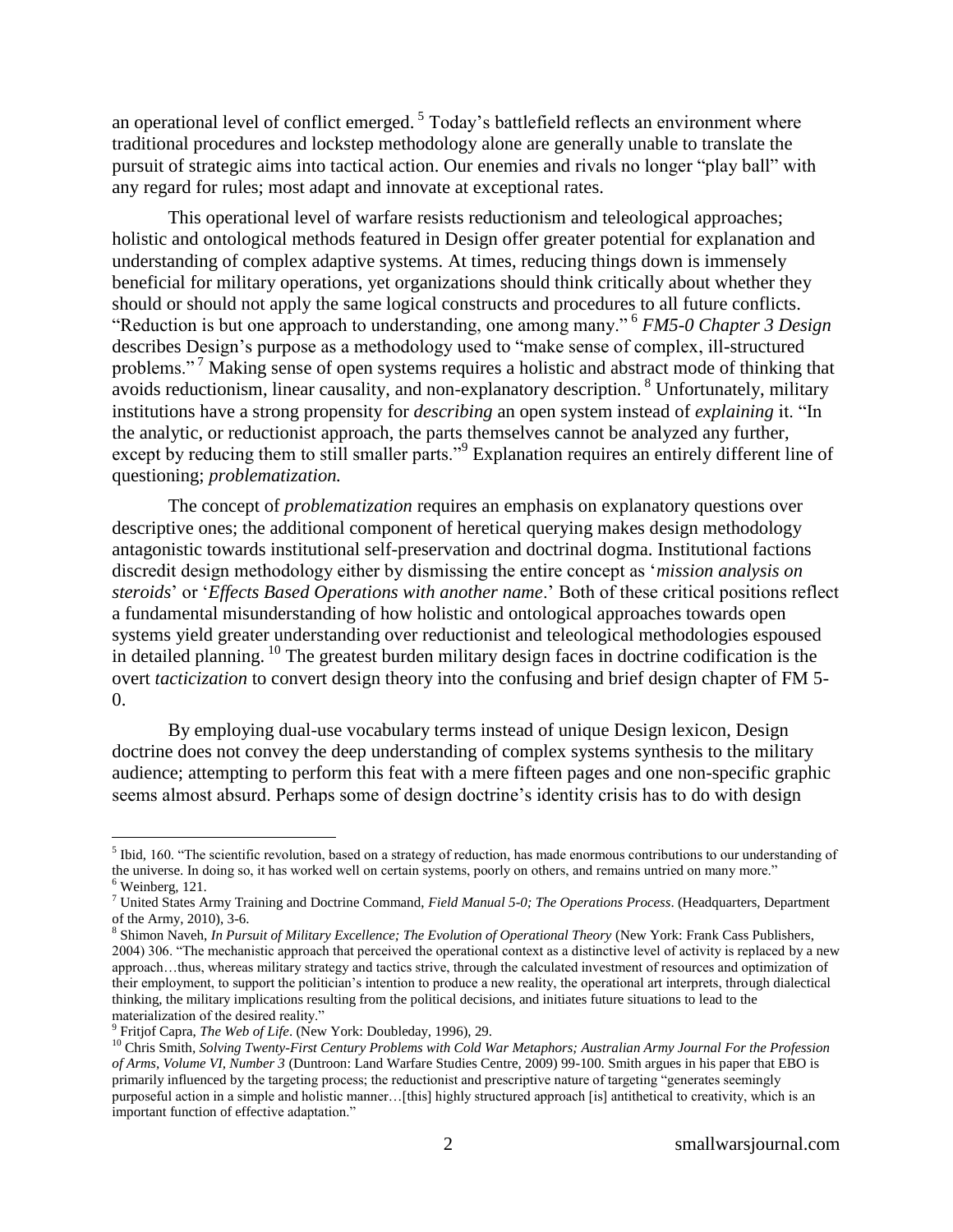legacy. Is Army Design doctrine the spawn of General Systems Theory, or is design a military adaptation of postmodernist fields of philosophy, economics, or social science? Although the interests of continued relevance prevent the U.S. Army from acknowledging Israeli *Systemic Operational Design* or Soviet *Deep Operational Shock* as paternal methodologies for design, the complete absence of any theoretical foundation leaves design doctrine in an awkward state.<sup>11</sup> Without a theoretical bedrock, vocabulary and structure lack origin.

The lack of prescriptiveness in this case creates a hodge-podge of meaningless concepts that potentially do more damage to an organization attempting to "understand, visualize, and describe complex, ill-structured problems." <sup>12</sup> Fifteen pages of doctrine does not begin to address the unique vocabulary essential for learning, applying, and communicating military design methodology, and FM 5-0"s underwhelming brevity in design doctrine content in some respects explains how the Army is hardly dithyrambic in accepting design as a new methodology.

One expects institutional resistance to change in all manners of social organization. Potentially, the antithetical nature of ontological methodology appears unwieldy to an organization comfortable with tacticizing virtually all aspects of planning and executing. Of the many tacticized structures within operational art, the continued emphasis for linear worldviews in the form of 'lines of effort,' 'logical lines of operation,' and the more conventional 'physical line of operation" form the institutional bedrock of reductionist hubris at the operational level of conflict. *FM5-0 Chapter 3 Design*'s reliance on 'lines of effort' and other linear processes inhibits military organizations from reaching metacognition and realizing fundamental phenomenon within open systems. "Linear chains of cause and effect exist very rarely in ecosystems."<sup>13</sup> Although in retrospect, nearly all observations of activity follow a linear causality where there is a beginning, middle, and an end, more complex phenomenon are difficult to predict in an open system where adaption and interconnectivity create uncertainty.<sup>14</sup>

To apply reductionism and model a linear transformation approach that links a predefined "end-state" to a series of reverse-engineered objectives in time and space is not a recipe for holistic system understanding. Instead, "To Design or Not to Design" advises non-teleological and holistic transformation approach through *non-linear processes* at the operational level. Subsequently, detailed planning methodology will tacticize these non-linear processes into reductionist smaller-scale linear applications in order to link strategic aim down to tactical action.

In order for *problematization* and non-linear transformative approaches to work, design methodology must take a different road to doctrinal codification for the military institution. FM 5-0"s fifteen pages of design doctrine require a significant modification; this series of design articles proposes some asymmetrical design doctrine options that deviate from traditional institutional dogma. Military institutions prefer doctrine to remain consistent for uniformity and

<sup>&</sup>lt;sup>11</sup> John Brown, (Edited by Michael Krause, Cody Phillips), *The Maturation of Operational Art; Historical Perspectives of the Operational Art* (Center of Military History, United States Army, 2007) 439-441. "The belated American doctrinal recognition of the operational level of war in 1982 and operational art in 1986 was part of an overall post-Vietnam renaissance in the United States' military thinking that focused heavily on a Soviet adversary and took Soviet doctrine into account."

<sup>&</sup>lt;sup>12</sup> United States Army Training and Doctrine Command, *Field Manual 5-0; The Operations Process*. (Headquarters, Department of the Army, 2010), 3-1.

<sup>13</sup> Fritjof Capra, *The Web of Life*. (New York: Doubleday, 1996), 299.

<sup>14</sup> Justin Kelly and Mike Brennan*,OODA Versus ASDA: Metaphors at War; Australian Army Journal For the Profession of Arms, Volume VI, Number 3* (Duntroon: Land Warfare Studies Centre, 2009) 44. "The more interconnections there are between the elements of a system, the more dynamic it is. The more elements there are in a system, the less predictable its total behavior."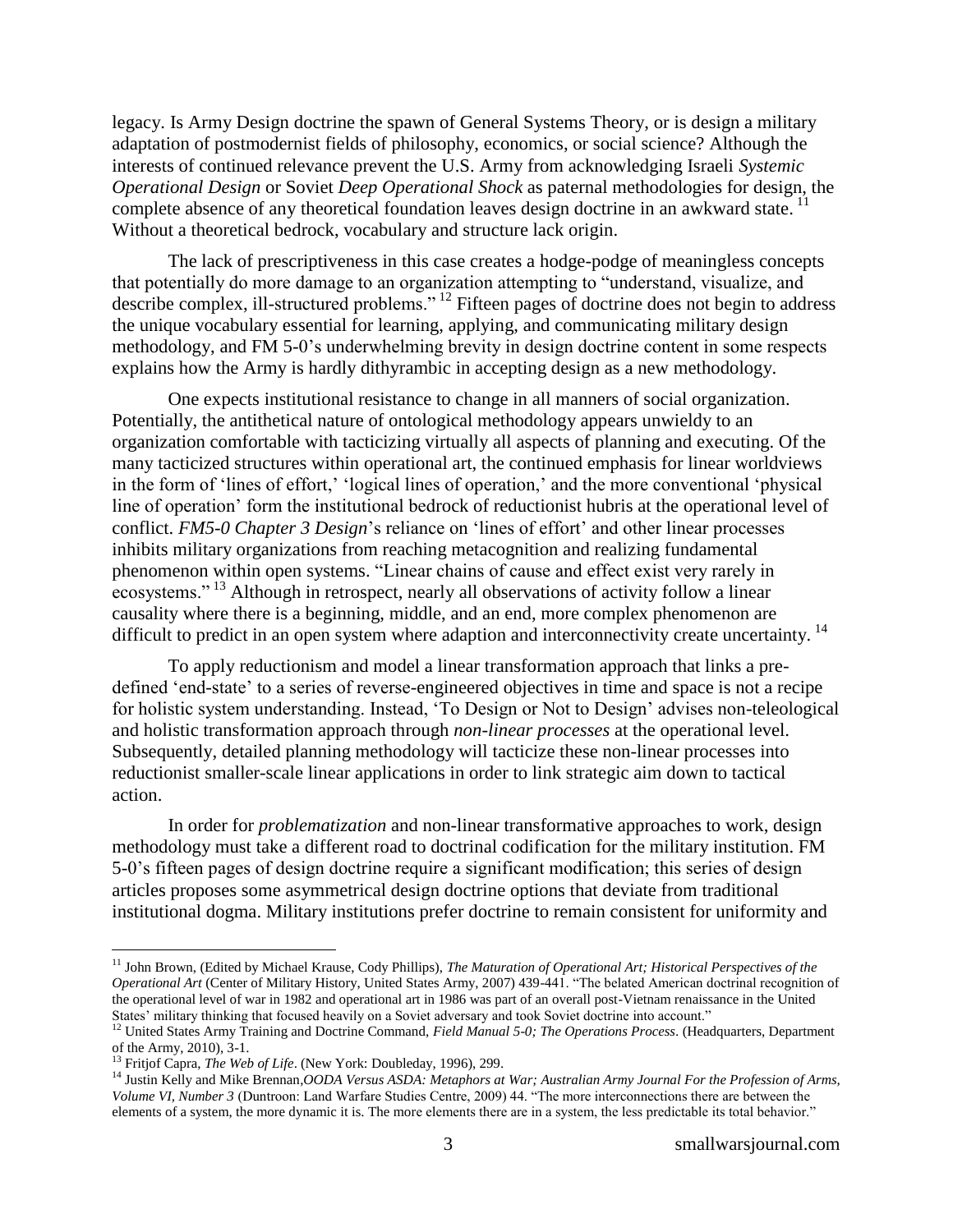repetition. However, creativity and adaptation run counter-culture to these tenets, as Nassim Taleb relates with a story about a writer attending a famous writing workshop in *The Black Swan.* The instructors wanted the students to imitate successful stories out of *The New Yorker Magazine* so that they would become better writers, "not realizing that most of what is new, by definition, cannot be modeled on past issues of *The New Yorker.*" <sup>15</sup> Similarly, military organizations should not expect design teams to imitate any narrative or graphical depiction examples in a future form of design doctrine and expect greater understanding of the system under observation. Complexity refuses to be tamed by formulas, principles, or well-meaning doctrine. Metacognition offers the general cognitive tools from which a Design team may apply creativity and adaptation to address the unique open system under observation. Since the military organization turns to doctrine for instruction and synchronization of forces, such nonprescriptiveness appears counter-intuitive.

A non-prescriptive methodology that emphasizes creativity, adaptation, and nonconformity is the best doctrinal approach for military design. "*Complex War* is therefore a competitive learning environment." <sup>16</sup> A revised Design product requires unique vocabulary, non-linear approaches, and appropriate examples of metaphor and analogy in narrative and graphic depiction so that as an institution, the military can conceptualize ill-structured problems and transform a system towards the desired state. FM 5-0"s recent attempt at codifying military design into doctrine represents an initial foot forward for holistic approaches in dealing with complexity; as unwieldy and ambiguous a product it represents, it is nonetheless a step in the right direction.

Design"s logic may work with social production models of new knowledge such as Wikipedia, but they also reflect the flaws of self-organization without hierarchical control measures. Although discounted by academia, social production models such as Wikipedia reflect the dynamic and self-organizing narrative form that Design would potentially lend itself to instead of a formal codification. <sup>17</sup> In regards to a military social production model for Design, how does the organization measure success or failure? Can the military "control" where Design logic moves the organization? What does the military do to prevent radical divergences into faulty logic? Additionally, how can the military teach and maintain standards and objectives in a self-organizing production model? These questions and others demonstrate the continued discourse that the military should pursue on how Design contributes to understanding complexity, and where detailed planning logic still maintains institutional relevance in the  $21<sup>st</sup>$ century.

Many intellectual roadblocks litter the road between Design logic and the reductionist and mechanistic worldview. Reductionism, a preference for linear causality, and an emphasis on description over ontological explanation provide a framework for tactical vocabulary, educational processes, and planning logic that resists Design. Military doctrine such as FM5-0

<sup>15</sup> Nassim Nicholas Taleb, *The Black Swan.* (New York: Random House, 2007), 24.

<sup>16</sup> Australian Head Modernisation and Strategic Planning- Army, *Australian Army's Future Land Operating Concept* (Australian Army Headquarters, Canberra, September 2009) 4.8-4.10. "In order to gain and retain the initiative, the Land Force must be constantly and rapidly learning and, as required, adapting to the emerging situation…Problems tend to change over time as new situations emerge from within the complex adaptive system. The adaptation cycle helps to ensure that the Land Force is solving the right problem (original emphasis)."

<sup>17</sup> Paris Tech Review Editors, "It"s a Wiki Wiki World, Wikipedia and the Rise of a New Mode of Production," *Paris Tech Review,* [\(http://www.paristechreview.com/2011/02/18/wiki-world-wikipedia-new-mode-production/](http://www.paristechreview.com/2011/02/18/wiki-world-wikipedia-new-mode-production/) accessed 19 April 2011). The editors of this article use the term "social production model" to define how social networks collaborate anonymously to generate new knowledge in a self-organizing non-hierarchical fashion.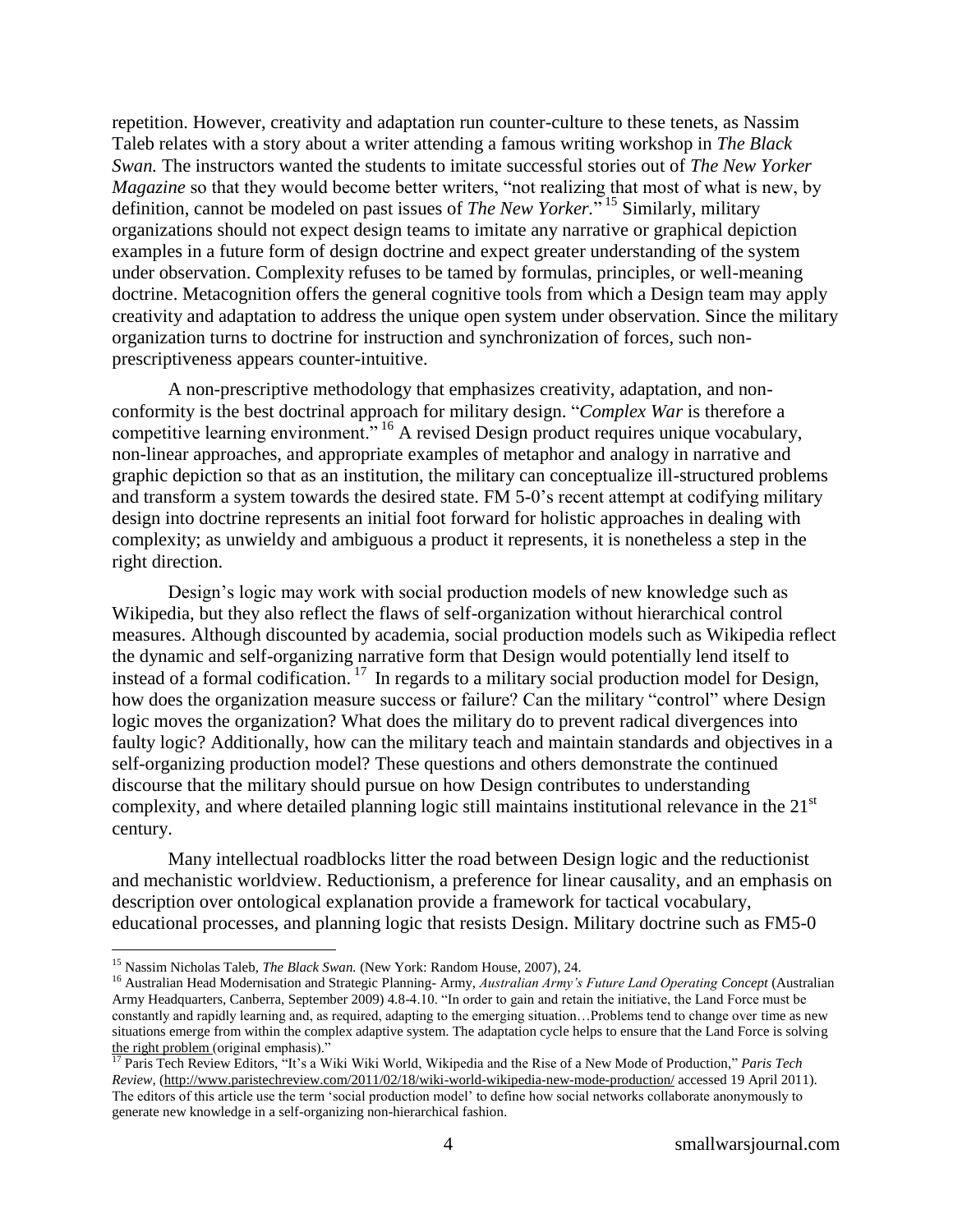Chapter 3 attempts no small feat in its brief fifteen pages, and the Army"s decision to explore Design logic and attempt to write Design doctrine represents the acknowledgement that existing system of logic based in detailed planning is insufficient in the  $21<sup>st</sup>$  century of warfare. Perhaps instead of writing Design in doctrine, the military could consider social production models as a future form for Design narratives and organizational discourse as recommended by this monograph.

Army doctrine"s definition of Design implies that critical thinking is essential for understanding a complex system. <sup>18</sup> Instead of seeking a 'problem' with a corresponding 'endstate", Design teams should unshackle themselves from the linear and reductionist terminology and conceptual structures of detailed planning logic*.* 19 In order to become a critical thinker, one should consider that even hallmark processes and terminology of the host institution may potentially cause an organization to "solve the wrong problem." Sometimes, detailed planning alone will continue to function; however, applying it to all future challenges in the  $21<sup>st</sup>$  century will increase the military's frequency of solving wrong problems effectively while missing the right problem entirely.

In order to communicate about Design within a new system of logic, the military could abandon the vocabulary restrictions of the obsolete and inadequate detailed planning system of logic. In other words, one cannot begin to talk about complexity when one lacks the very words to do so. The challenges of understanding and employing unique and appropriate operational language reflect an understated point of friction in U.S. Army doctrine concerning conceptual and detailed planning.<sup>20</sup> Design requires unique and descriptive lexicon to foster greater understanding of complex adaptive systems, and the military should allow its lexicon to expand as needed for Design discourse.

When the military conducts detailed planning, they have every valid expectation that in the end, that unit (or subordinate unit) will *execute* the plan. This nests in the reductionist system logic of detailed planning, and caters to institutional self-preservation and relevance among rival military components and other instruments of power. Yet when the military conducts Design, the heretical nature of true problematization may result in operational approaches and Design deliverables that expand far beyond the limited boundaries of a military organization"s sense of purpose, capacity, and capabilities. Design"s holistic approach to dynamic and complex systems avoids the pigeonholing procedures that streamline detailed planning into precise action- while dismantling critical innovation and creativity. Design"s system of logic delivers solutions that often are uncomfortable. Instead of rejecting them, military organizations should think critically about why the solutions are uncomfortable to begin with.

 $18$  FM 5-0, 3-1.

<sup>19</sup> Gary Jason, *Critical Thinking: Developing an Effective System Logic,* (San Diego State University: Wadsworth Thomson Learning, 2001) 114. "There are good reasons for introducing new terminology. For one thing, a judicious use of new words can increase the readability of the writing, by shortening many of the sentences involved;" See also: Deleuze,Guattari,374. "The ambulant sciences confine themselves to *inventing problems* whose solution is tied to a whole set of collective, nonscientific activities but whose *scientific solution* depends, on the contrary, on royal science and the way it has transformed the problem by introducing it into its theoretical apparatus and its organization of work." Deleuze and Gauttari make the case that military institutions seek to label "problems" based on familiar structures and containers that integrate with institutional practices. When military organizations face asymmetrical phenomena that reject or challenge these structures and containers, many institutions ignore them or misidentify them.<br> $^{20}$  White 1 (4)

<sup>20</sup> White, 1. "It is here that discourse itself must establish the adequacy of the language used in analyzing the field to the objects that appear to occupy it." White"s introduction on Tropology and discourse offer tremendous insight into how human beings understand and articulate meaning through various contents and forms.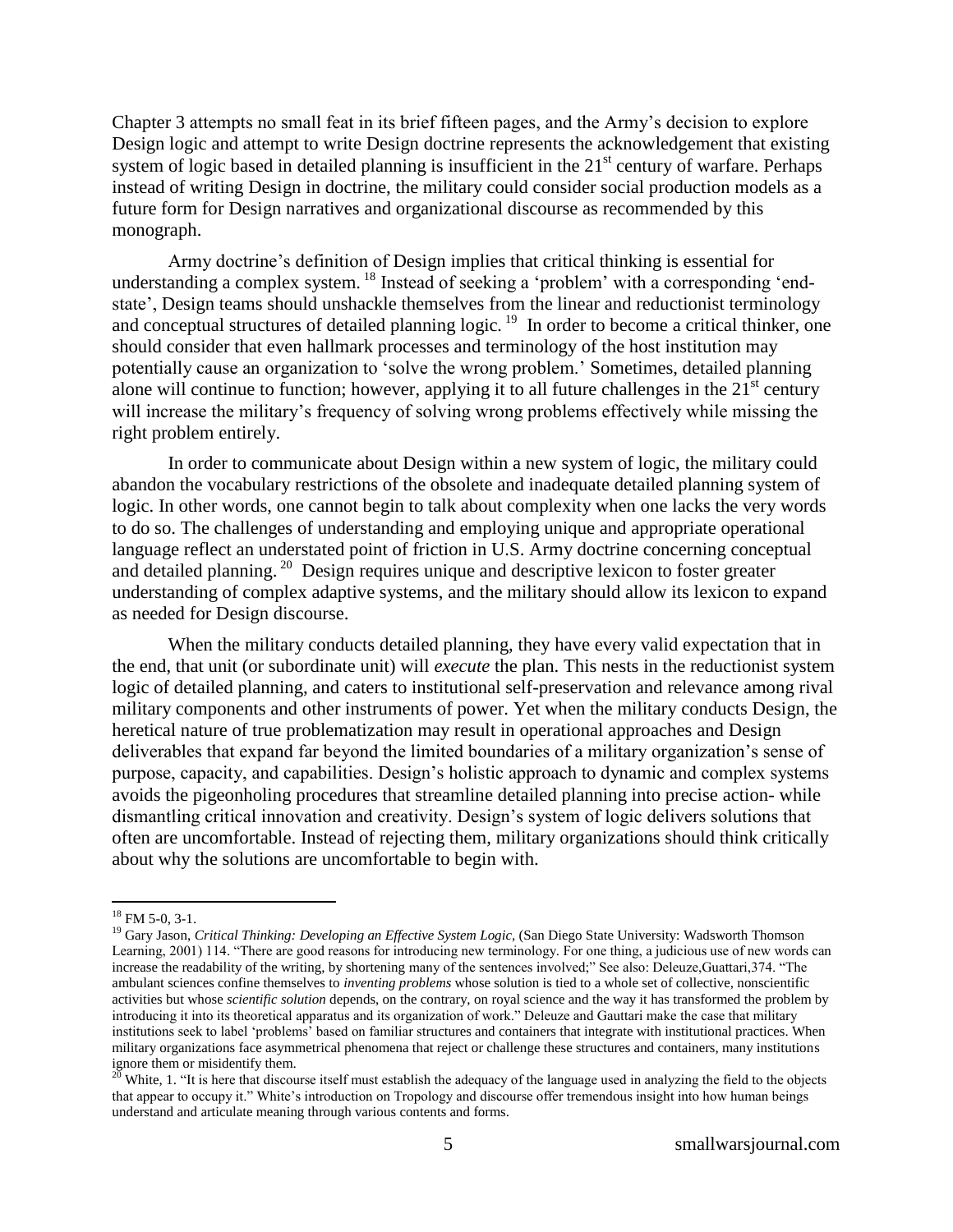Design presents novel and asymmetric approaches to solving a complex problem that go out of an organization"s boundaries and may incorporate actions and efforts of numerous actors within the system that hardly match the detailed planning task organization chart. At the same time, Design may marginalize or even eliminate military organizations from the lead role in execution, or recast their actions in unfamiliar and unorthodox processes that conflict with institutional relevance and identity. In closing, Design presents a different opportunity in gaining "deep understanding" of a significant phenomenon of a complex system by explaining the propensity of observed rivals and phenomenon. This explanation comes with the danger that the practitioner may outrage the organization because the Design deliverable does not take the familiar *form* that the organization identifies with. Again, the military could invite new forms such as social production models where self-organization, adaptation, and innovation generate persistent creativity and learning.

Currently, detailed planning assimilates chunks of Design logic into chapters of Army doctrine and reduces Design theoretical concepts into procedures and checklists. Instead of detailed planning performing bricolage and assembling components of Design into detailed planning logic, the military might consider reversing this process and assimilating detailed planning concepts into the overarching framework of Design logic.<sup>21</sup> Understandably, this is a bold recommendation and will face significant resistance due to institutional self-interests.<sup>22</sup> Detailed planning still works in many applications, and would continue to do so while incorporated into Design"s holistic worldview. The process of bricolage would subsequently reverse, and those relevant components of detailed planning doctrine would assemble within the Design system of logic. In other words, people can still own volumes of Encyclopedia Britannica in their house, while referring to Wikipedia online for other needs as the conditions warrant. The social production model of Design would perpetually adapt and change through self-organization and innovation like a swarm of ants. Within this conceptual framework, the military could continue to publish volumes of doctrine within the hierarchical and reductionist logic that supports linear approaches. Sometimes MDMP is still the most effective means to accomplishing strategic goals through tactical applications. However, Design"s logic potentially provides the military a different and innovative process for making sense of highly complex and dynamic systems. While a new edition of a printed encyclopedia takes months, a newly observed concept or identified "unknown" is quickly contributed to the collective through social production by anyone. There are strengths and weaknesses for both logics; military leadership need to think critically about whether the Army is able to do both, or is still preventing Design from functioning at the expense of detailed planning logic.

<sup>&</sup>lt;sup>21</sup> Boxenbaum, Rouleau, 280-281. This process of knowledge production, defined as "bricolage" in organizational theory circles, turns one into "a handyperson who, rather than inventing a new theory or a new paradigm, repairs or remodels existing theories by combining various theoretical concepts." See also: Thomas Schelling, *Arms and Influence,* (New Haven, Yale University Press, 1966) 66-68. Schelling's work dates from the 1960s and is a Cold War document concerning nuclear deterrence; however his concept on "gradual erosion" that he captures in his salami slice metaphor also applies to what detailed planning is doing to dismantle Design.

 $^{22}$  Alvesson, Sandberg, 259. Alvesson and Sandberg ask "how can assumptions be challenged without upsetting dominant groups, which hold them so strongly that they ignore the critique or even prevent one's study from being published?"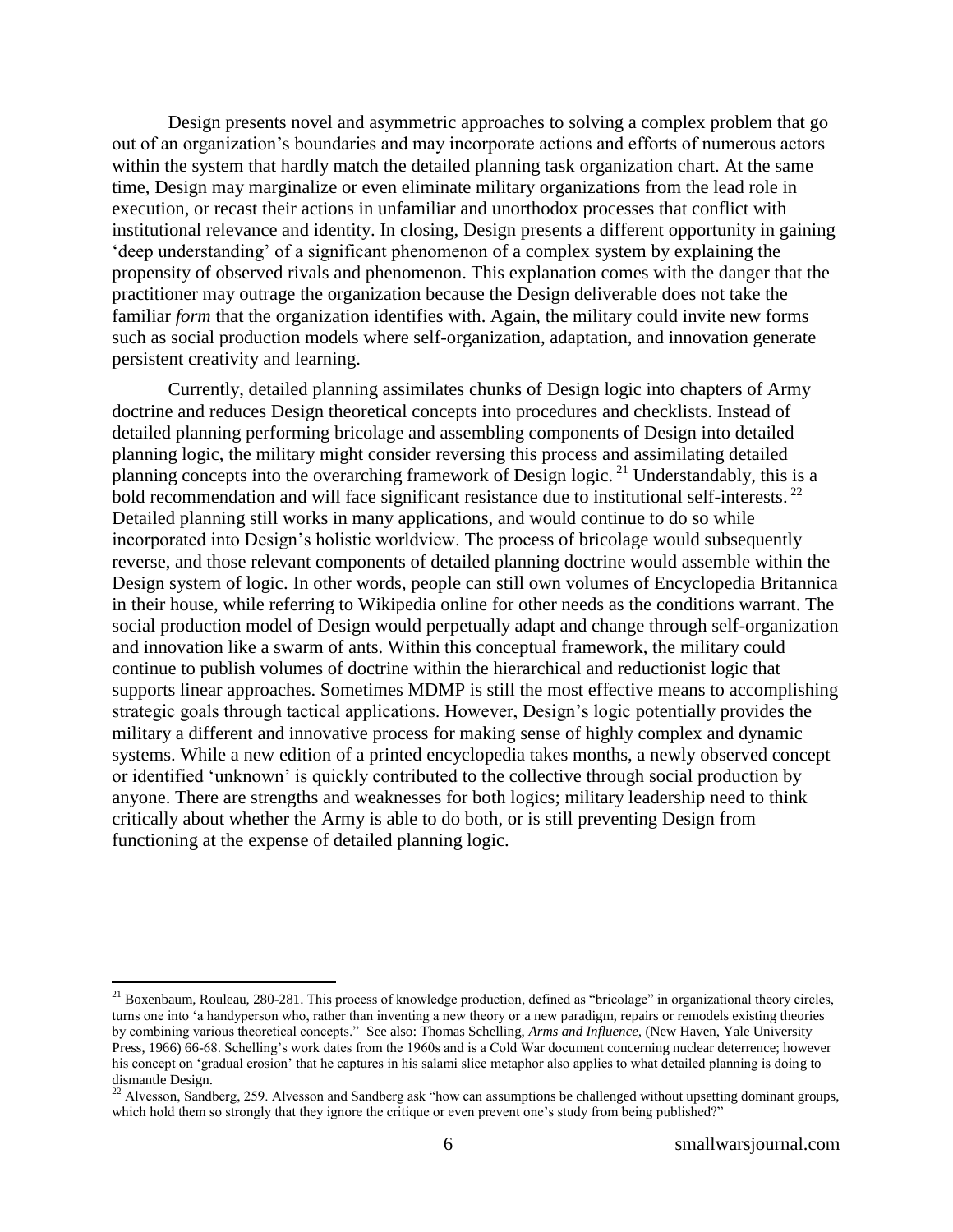### *Bibliography (for entire 'To Design or Not to Design' Series)*

#### **Primary Sources:**

- Ahl, Valerie and Allen, T.F.H. Hierarchy Theory: A Vision, Vocabulary, and Epistemology. New York: Columbia University Press, 1996.
- Alvesson, Mats. Sandberg, Jorgen. Generating Research Questions Through Problematization. Academy of Management Review, Vol. 36, No. 2, 2011.
- Antoninus, Marcus Aurelius. Meditations. New York: Penguin Classics, 1964.
- Aristotle. The Works of Aristotle: Volume 1, Metaphysics. Great Books of the Western World: University of Chicago,1952.
- Australian Head Modernisation and Strategic Planning- Army. Australian Army"s Future Land Operating Concept. Australian Army Headquarters, Canberra, September 2009.
- Bar-Yam, Yaneer. Making Things Work; Solving Complex Problems in a Complex World. NECSI: Knowledge Press, 2004.
- Bertalanffy, Ludwig von. General System Theory. New York: George Braziller, 1968.

-General System Theory- A Critical Review. Edited by Open Systems Group. Systems Behavior,  $3<sup>rd</sup>$  edition. London: Harper & Row Publishers, 1981.

- Bousquet, Antoine. The Scientific Way of Warfare; Order and Chaos on the Battlefields of Modernity. New York: Columbia University Press, 2009.
- Boxenbaum, Eva. Rouleau, Linda. New Knowledge Products as Bricolage: Metaphors and Scripts in Organizational Theory. Academy of Management Review, Vol. 36, No. 2, 2011.
- Brown, John. Edited by Krause, Michael. Phillips, Cody. The Maturation of Operational Art; Historical Perspectives of the Operational Art. Center of Military History, United States Army, 2007.
- Buckley, Walter. Society as a Complex Adaptive System. Edited by Open Systems Group. Systems Behavior,  $3<sup>rd</sup>$  edition. London: Harper & Row Publishers, 1981.
- Builder, Carl H. The Masks of War; American Military Styles in Strategy and Analysis*.* RAND Corporation: John Hopkins University Press, 1989.
- Capra, Fritjof. The Web of Life. New York: Doubleday, 1996.
- Checkland, Peter and Poulter, John. Learning for Action; A short Definitive Account of Soft Systems Methodology and its use for Practitioners, Teachers, and Students. England: John Wiley & Sons Ltd, 2006.
- ———.Systems Thinking, Systems Practice. New York: John Wiley and Sons, 1981.
- Clausewitz, Carl Von. On War. Edited and translated by Howard, Michael and Paret, Peter. New Jersey: Princeton University Press, 1989.
- Dale M.B. Edited by Open Systems Group. Systems Analysis and Ecology, Systems Behavior, 3<sup>rd</sup> edition. London: Harper & Row Publishers, 1981.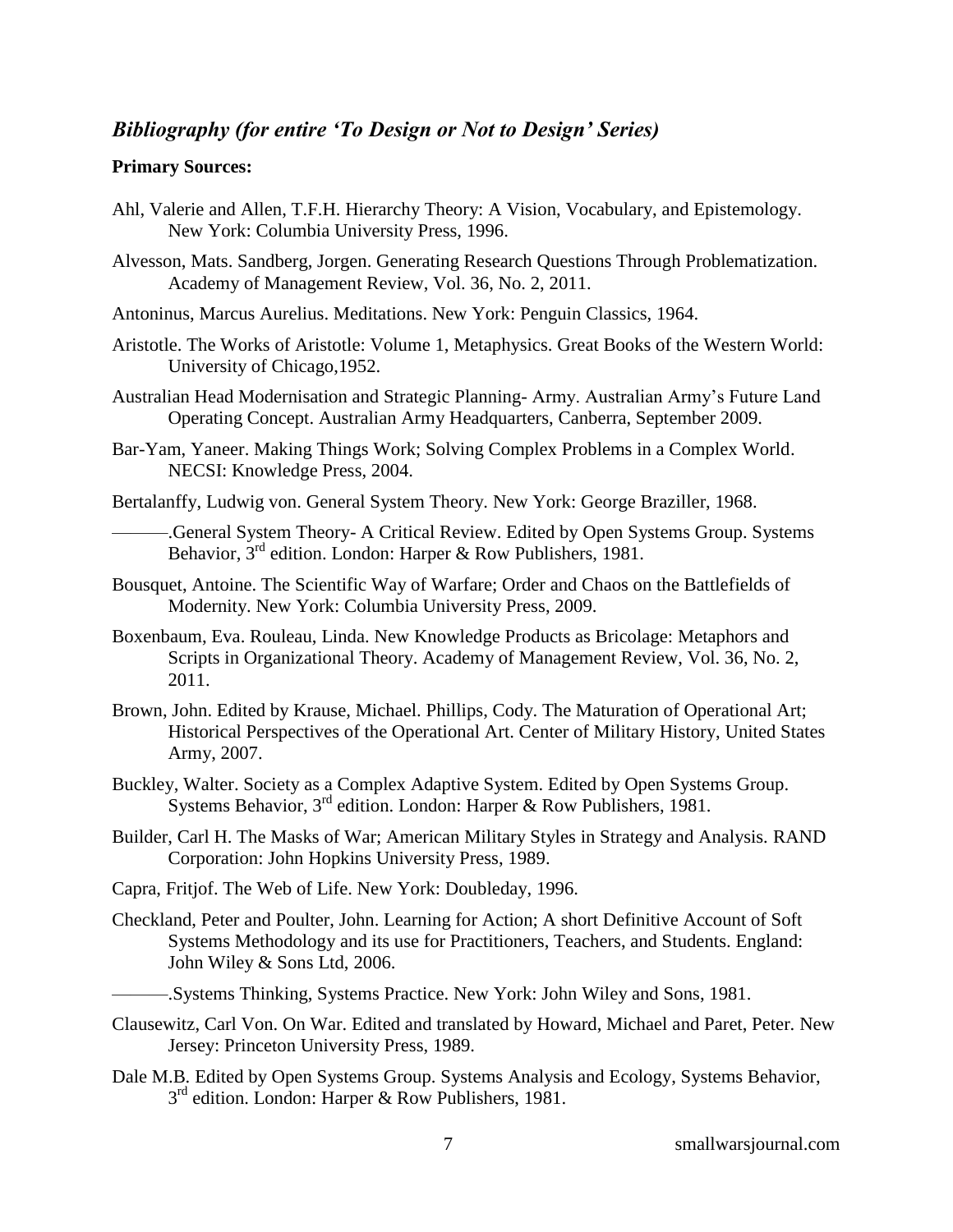- Davison, Ketti. From Tactical Planning to Operational Design. Military Review, September-October 2008.
- De Greene, Kenyon B. Systems and Psychology. Edited by Open Systems Group. Systems Behavior, 3<sup>rd</sup> edition. London: Harper & Row Publishers, 1981.
- Devlin, Keith. The Language of Mathematics. New York: W.H. Freeman and Company, 2000.
- Deleuze, Gilles. Guattari, Felix. Translated by Massumi, Brian. A Thousand Plateaus; Capitalism and Schizophrenia. Minneapolis: University of Minnesota Press, 1987.
- Diamond, Jared. Guns, Germs, and Steel; the Fates of Human Societies. New York, W.W. Norton and Company, 2005.
- Fullan, Michael. Leading in a Culture of Change. San Francisco: Jossey-Bass, 2001.
- Fussell, Paul. Wartime; Understanding and Behavior in the Second World War*.* New York: Oxford University Press, 1989.
- Gerhardt, Heinz-Peter. Paulo Freire (1921-1997); Prospects: the quarterly review of comparative education. Paris: UNESCO: International Bureau of Education, 1993. vol. XXIII, no 3/4.
- Gharajedaghi, Jamshid. Systems Thinking: Managing Chaos and Complexity; second edition. Elsevier: Butterworth-Heinemann, 2006.
- Gillespie KJ*,* The Adaptive Army Initiative; Australian Army Journal For the Profession of Arms, Volume VI, Number 3. Duntroon: Land Warfare Studies Centre, 2009.
- Grisogono, Anne-Marie. Ryan, Alex. Adapting C2 To The 21<sup>st</sup> Century; Operationalising Adaptive Campaigning. Edinburgh: Australian Department of Defence, Defence Science and Technology Organization, 2007.
- Gray, Colin S. Modern Strategy. Oxford University Press, 1999.
- Guerlac, Henry. Vauban: The Impact of Science on War. Paret, Peter (editor). Makers of Modern Strategy; From Machiavelli to the Nuclear Age. Princeton: Princeton University Press, 1986.
- Hughes, Richard. Ginnett, Robert. Curphy, Gordon. Leadership; Enhancing the Lessons of Experience, Fourth Edition. McGraw-Hill Irwin, 2002.
- James, Glen. Chaos Theory; The Essentials for Military Applications. Newport: Naval War College, Center for Naval Warfare Studies, Newport Four article series on Army Design Number Ten, October, 1996.
- Jenkins, Gwilym M. The Systems Approach. Edited by Open Systems Group. Systems Behavior, 3<sup>rd</sup> edition. London: Harper & Row Publishers, 1981.
- Johnson, Steven. Emergence; The Connected Lives of Ants, Brains, Cities, and Software. New York: Scribner, 2001.
- Joint Publication 3-0, Joint Operations. 17 September 2006, incorporating Change 2, Final Coordination 02 October 2008.

Joint Publication 5-0. Joint Operation Planning. 26 December 2006.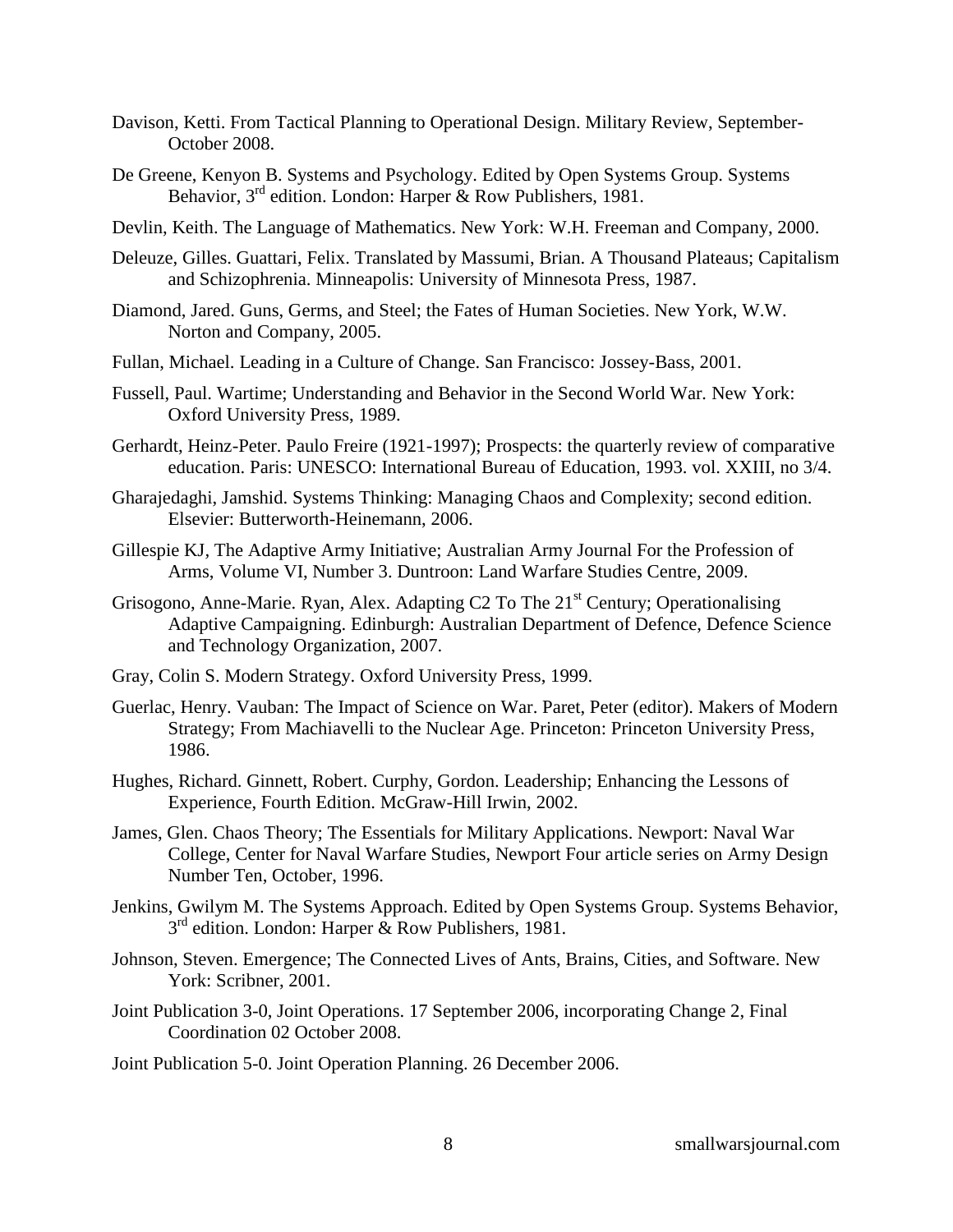- Jullien, Francois. Translated by Lloyd, Janet. A Treatise on Efficacy Between Western and Chinese Thinking. Honolulu: University of Hawai"i Press, 1996.
- Kast, F. E.,and Rosenzweig J.E. Edited by Open Systems Group. The Modern View: A Systems Approach, Systems Behavior, 3rd edition. London: Harper & Row Publishers, 1981.
- Kauffman, Jr, Draper L. Systems 1, An Introduction to Systems Thinking. The Future Systems Series: T. Lance Holthusen, 1980.
- Kelly, Justin. Brennan, Mike. OODA Versus ASDA: Metaphors at War; Australian Army Journal For the Profession of Arms, Volume VI, Number 3. Duntroon: Land Warfare Studies Centre, 2009.
- Kem, Jack. Campaign Planning: Tools of the Trade. Department of Joint, Interagency, and Multinational Operations, U.S. Army Combined Arms Center, Fort Leavenworth, Kansas, 2009.
- Kilduff, Martin. Mehra, Ajay. Dunn, Mary. From Blue Sky Research to Problem Solving: A Philosophy of Science Theory of New Knowledge Production. Academy of Management Review, Vol. 36m No. 2, 2011.
- King, Richard. How the Army Learned to Plan but Forgot How to Think. Australian Army Journal, Volume V, Number 3, 2011.
- Krause, Michael. Phillips, Cody. Historical Perspectives of the Operational Art. Center of Military History, United States Army, 2007.
- Kuhn, Thomas S. The Structure of Scientific Revolutions, 3<sup>rd</sup> ed. Chicago: University of Chicago Press, 1996.
- Lakoff, George. Johnson, Mark. Metaphors We Live By. Chicago: University of Chicago Press, 1980.
- Laszlo, Ervin. The Systems View of the World; a Holistic Vision for Our Time. New Jersey, Hampton Press, 1996.
- Linn, Brian. M. The Echo of Battle; The Army"s Way of War. Cambridge: Harvard University Press, 2007.
- Nagl, John Learning to Eat Soup with a Knife; Counterinsurgency Lessons From Malaya and Vietnam. Chicago: The University of Chicago Press, 2002.
- Naveh, Shimon. Asymmetric Conflict; An Operational Reflection on Hegemonic Strategies. Tel Aviv: The Eshed Group for Operational Knowledge, 2005.
- -.In Pursuit of Military Excellence; The Evolution of Operational Theory. New York: Frank Cass Publishers, 2004.
- ———.Operational Art and the IDF: A Critical Study of a Command Culture. Center for Strategic & Budgetary Assessment (CSBA), contract: DASW01-02-D-0014-0084, September 30, 2007.
- Naveh, Shimon. Schneider, Jim. Challans, Timothy. The Structure of Operational Revolution; A Prolegomena. Booz, Allen, Hamilton, 2009.
- Nelson, Thomas. Metacognition Core Readings. Boston: Allyn and Bacon, 1992.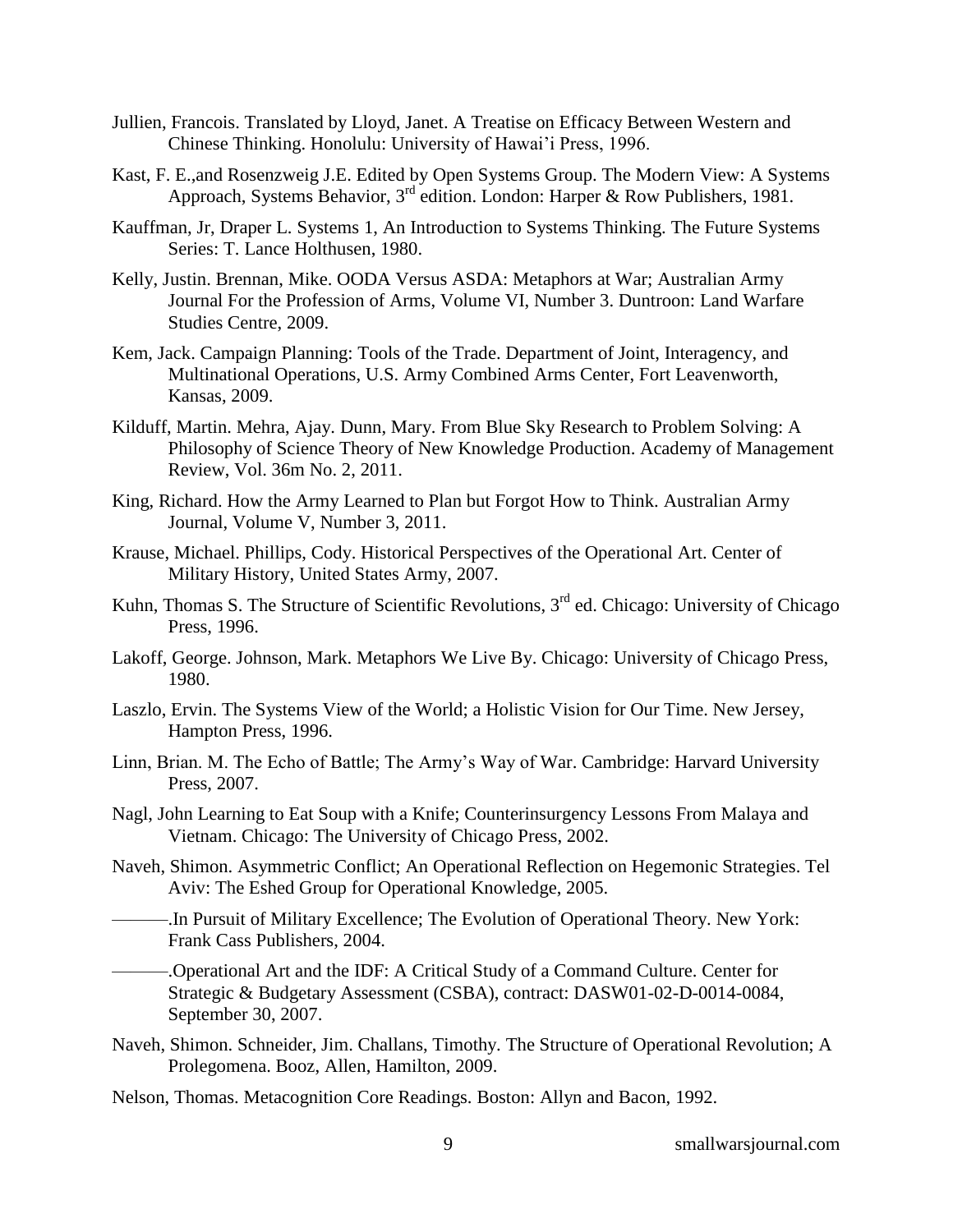Newell, Clayton R. On Operational Art. Washington: Center of Military History, 1994.

- Northouse, Peter. Leadership: Theory and Practice, Third Edition. California: Sage Productions, 2004.
- Novick, Peter. That Noble Dream. New York: Cambridge University Press, 1988.
- Otis, Glenn K. The Ground Leader"s View- I; On Operational Art. Washington: Center of Military History, 1994.
- Reilly, Jeffrey. Operational Design: Shaping Decision Analysis through Cognitive Vision. Department of Joint Warfare Studies, Air Command and Staff College, Maxwell AFB, Alabama, 2009.
- Ricoeur, Paul. Translated by Blamey, Kathleen and Pellauer, David. Time and Narrative, Volume 3. Chicago: University of Chicago Press, 1985.
- Romjue, John L. American Army Doctrine for the Post-Cold War. Fort Monroe: Military History Office, United States Army Training and Doctrine Command, 1997.
- Ryan, Alex. The Foundation For An Adaptive Approach; Australian Army Journal For the Profession of Arms, Volume VI, Number 3. Duntroon: Land Warfare Studies Centre, 2009.
- Ryan, Mick. Measuring Success and Failure in an "Adaptive" Army; Australian Army Journal for the Profession of Arms, Volume VI, Number 3. Duntroon: Land Warfare Studies Centre, 2009.
- Saint, Crosbie. The Ground Leader"s View- II; On Operational Art. Washington: Center of Military History, 1994.
- Schelling, Thomas. Arms and Influence. New Haven, Yale University Press, 1966.
- Schneider, James J. Theoretical Implications of Operational Art; On Operational Art. Washington: Center of Military History, 1994.
- Schon, Donald A. Educating the Reflective Practitioner. San Francisco: Jossey-Bass, 1987.
- Scott, Trent. Adapt or Die; Australian Army Journal For the Profession of Arms, Volume VI, Number 3. Duntroon: Land Warfare Studies Centre, 2009.
- Shy, John. Jomini. Paret, Peter (editor), Makers of Modern Strategy; From Machiavelli to the Nuclear Age. Princeton: Princeton University Press, 1986.
- Singleton, W.T. Man-Machine Systems. Edited by Open Systems Group. Systems Behavior, 3rd edition. London: Harper & Row Publishers, 1981.
- Slipchenko, Vladimir. Future War Lecture Series: For What Kind of War Must Russia Be Prepared? Polit.ru Public Lecture Series transcript C47, November 11, 2004.
- Smith, Chris. Solving Twenty-First Century Problems with Cold War Metaphors; Australian Army Journal For the Profession of Arms, Volume VI, Number 3. Duntroon: Land Warfare Studies Centre, 2009.

Stewart, Ian. Nature"s Numbers. BasicBooks, 1995.

Taleb, Nassim. The Black Swan. New York: Random House, 2007.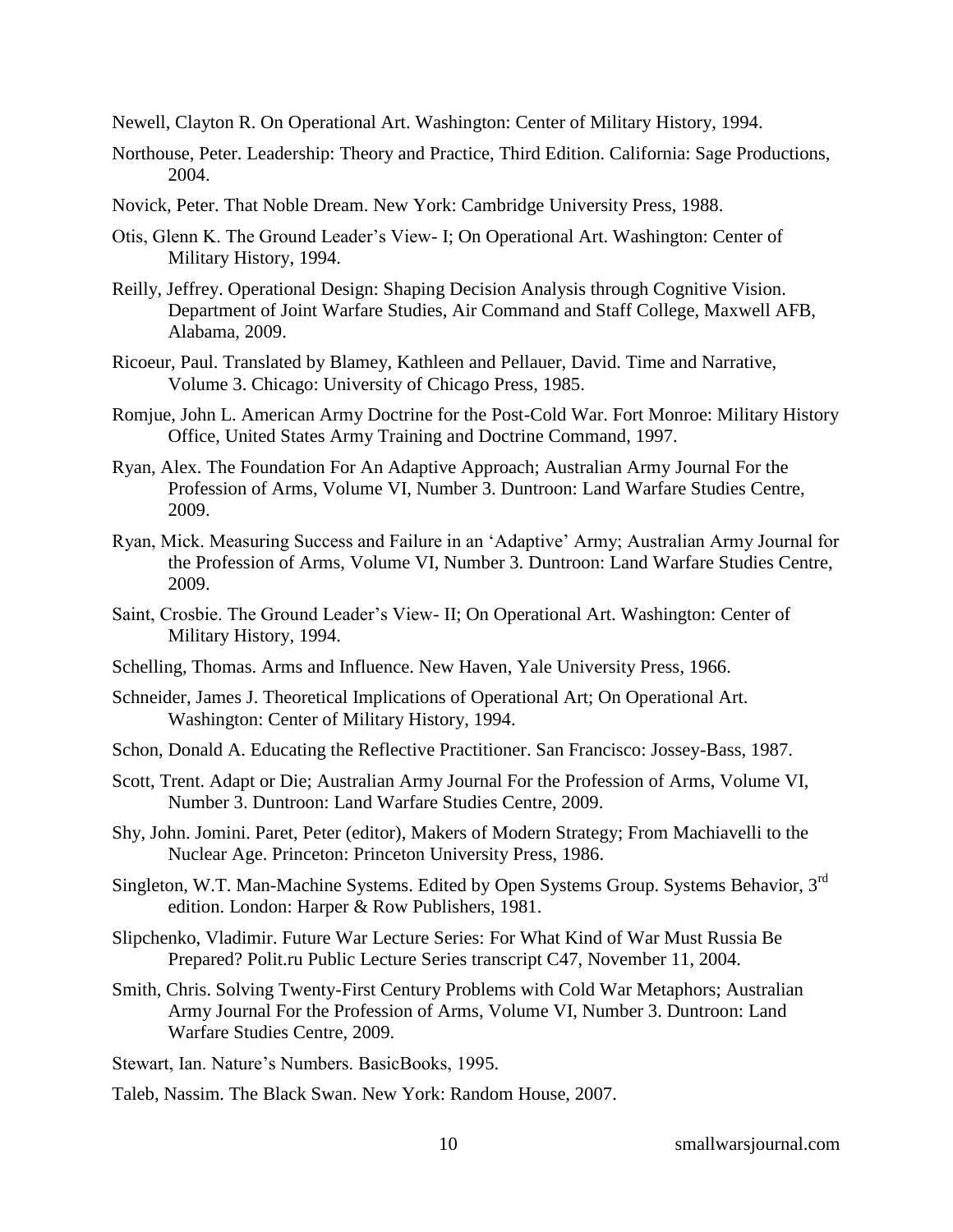- Thayer, Lee. Communication and Organized Theory. Edited by Dance, Frank E.X. Human Communication Theory; Original Essays. New York: Holt, Rinehart and Winston, Inc. 1967.
- United States Army Training and Doctrine Command. Field Manual 3-0; Operations. Headquarters, Department of the Army, 2001.
- ———.Field Manual 3-24; Counterinsurgency, Final Draft. Headquarters, Department of the Army June 2006.
- ———.Field Manual 5-0; The Operations Process. Headquarters, Department of the Army, 2010.
- ———.Field Manual 6-22; Army Leadership; Competent, Confident, and Agile. Headquarters, Department of the Army, October 2006.
- United States Marine Corps, Department of the Navy. Marine Corps Doctrinal Publication (MCDP) 5, Planning. Headquarters, United States Marine Corps, Washington D.C. July 1997.
- Warden, John The Air Campaign; On Operational Art. Washington: Center of Military History, 1994.

Weigley, Russell F. The American Way of War*.* New York: Macmillan Publishing Co., 1973.

Weinberg Gerald. An Introduction to General Systems Thinking. New York: John Wiley and Sons, 1975.

———.Rethinking Systems Analysis and Design. Boston: Little, Brown and Company, 1982.

White, Hayden. The Content of the Form. Baltimore: The John Hopkins University Press, 1987.

———. Tropics of Discourse; Essays in Cultural Criticism. Baltimore: The John Hopkins University Press, 1978.

- Winter, Scott. Fixed, Determined, Inviolable; Australian Army Journal For the Profession of Arms, Volume VI, Number 3. Duntroon: Land Warfare Studies Centre, 2009.
- Yukl, Gary. Leadership in Organizations, Sixth Edition. New York: University at Albany State University, Pearson, 2006.

#### **Unpublished Sources:**

- Hirsch, Gal. Operational Concept Development- the Way to "Defensive-Shield" Operation. Unpublished (as of March 2011), provided to the author in March 2011 at the School for Advanced Military Studies, Fort Leavenworth, KS through the Design program.
- Naveh, Shimon. Between the Striated and the Smooth: Asymmetric Warfare, Operational Art and Alternative Learning Strategies. Unpublished, provided to author by Shimon Naveh in January 2011 in hardcopy.

-The Australian SOD Expedition: A Report on Operational Learning. Unpublished, provided to author by Shimon Naveh in January 2011 in hardcopy.

#### **Digital Media Sources:**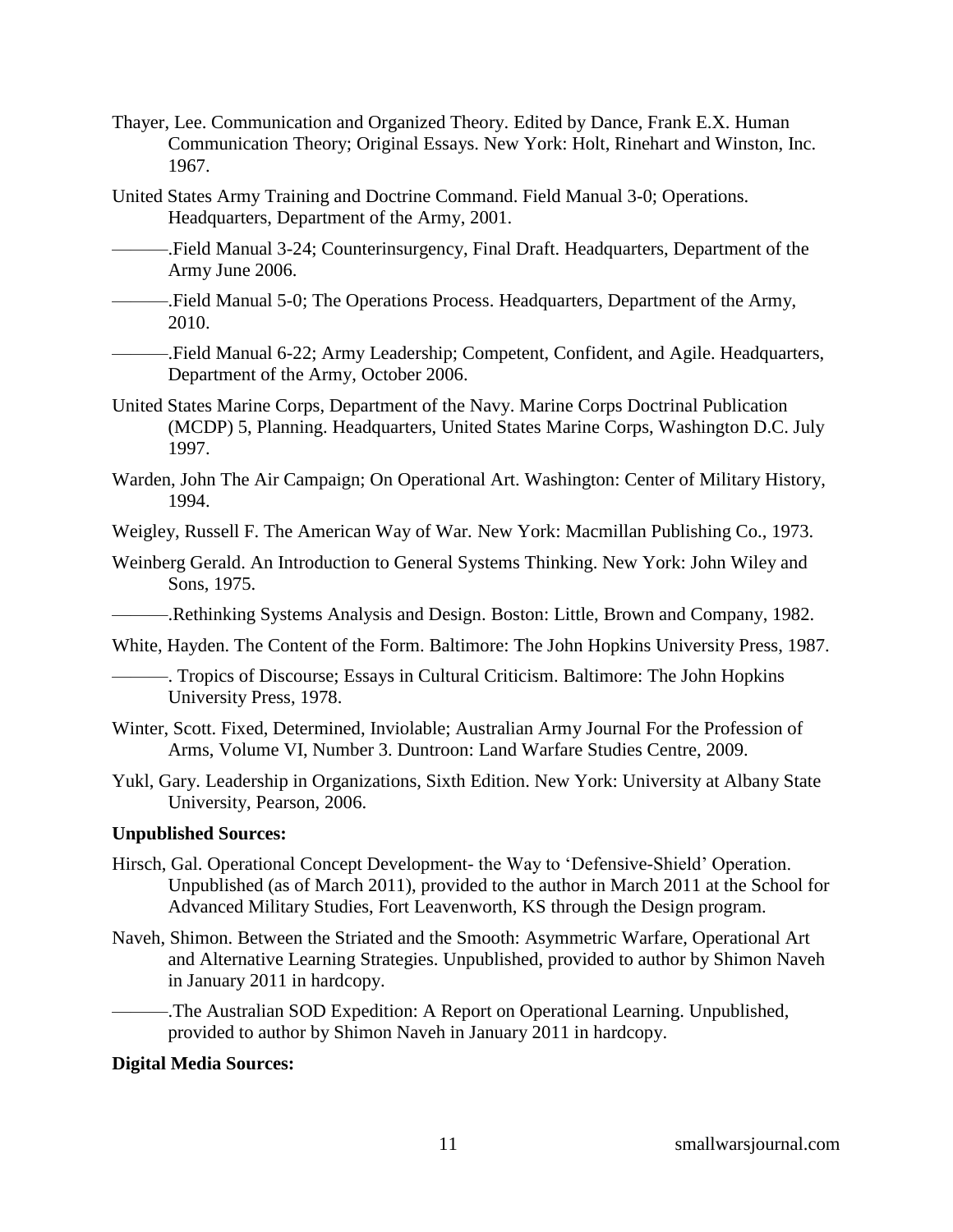- Abbott, Bud and Costello, Lou. [http://www.baseball-almanac.com/humor4.shtml.](http://www.baseball-almanac.com/humor4.shtml) Last accessed 28 December 2010.
- Bruno, Greg. Finding a Place for the 'Sons of Iraq.' Council on Foreign Relations; January 9, 2009. *<http://www.cfr.org/publication/16088/>* . Last accessed: 03 January 2011.
- Conklin, Jeff. Wicked Problems and Social Complexity. CogNexus Institute, 2008. <http://cognexus.org/wpf/wickedproblems.pdf>Last accessed 05 January 2011.
- Editors, Paris Tech Review. It's a Wiki Wiki World, Wikipedia and the Rise of a New Mode of Production. Paris Tech Review. [\(http://www.paristechreview.com/2011/02/18/wiki](http://www.paristechreview.com/2011/02/18/wiki-world-wikipedia-new-mode-production/)[world-wikipedia-new-mode-production/](http://www.paristechreview.com/2011/02/18/wiki-world-wikipedia-new-mode-production/) accessed 19 April 2011).
- Fastabend, David. That Elusive Operational Concept. Army Magazine: Association of the United States Army, [http://www3.ausa.org/webpub/DeptArmyMagazine.nsf/byid/CCRN-](http://www3.ausa.org/webpub/DeptArmyMagazine.nsf/byid/CCRN-6CCRXQ)[6CCRXQ](http://www3.ausa.org/webpub/DeptArmyMagazine.nsf/byid/CCRN-6CCRXQ) last accessed: 14 February 2011.
- Foucault, Michel. Discourse and Truth: The Problematization of Parrhesia. Originally covered in six lectures given by Michel Foucault at the University of California, Berkeley in October-November, 1983. Published online at:<http://foucault.info/documents/parrhesia/> last accessed 16 December 2010.
- Gallais, Marie. Fabbri, Remi. Schmitt, Christophe. Problematization and Translation of the Vision: Toward New Entrepreneur"s Competences. Colloque: En route vers Lisbonne, 4 et 5 decembre 2008,
- [http://www.tudor.lu/cms/lu2020/publishing.nsf/0/FDECF548D12BC30BC12575140048AB73/\\$f](http://www.tudor.lu/cms/lu2020/publishing.nsf/0/FDECF548D12BC30BC12575140048AB73/$file/16h15_GALLAIS_FABBRI_SCHMITT.pdf) [ile/16h15\\_GALLAIS\\_FABBRI\\_SCHMITT.pdf](http://www.tudor.lu/cms/lu2020/publishing.nsf/0/FDECF548D12BC30BC12575140048AB73/$file/16h15_GALLAIS_FABBRI_SCHMITT.pdf) Last accessed: 17 December 2010.
- Greenwood, T.C. Hammes, T.X. War Planning for Wicked Problems; Where Joint Doctrine Fails. Armed Forces Journal:<http://www.armedforcesjournal.com/2009/12/4252237/> Last accessed: 03 January 2011.
- Ibrahim, Azeem. Afghanistan"s Way forward Must Include the Taliban. Los Angeles Times Opinion Online; 09 December 2009; [http://articles.latimes.com/2009/dec/09/opinion/la](http://articles.latimes.com/2009/dec/09/opinion/la-oe-ibrahim9-2009dec09)[oe-ibrahim9-2009dec09](http://articles.latimes.com/2009/dec/09/opinion/la-oe-ibrahim9-2009dec09) last accessed February 2011.
- Lange, Alex. From Problem-Solving to Problematizing; Questions in the Writing Classroom. Fablex Linguas, Campina Grande, Paraiba, Brasil, 2009: [http://freireproject.org/forum/problem-solving-problematizing%3A-questions-writing](http://freireproject.org/forum/problem-solving-problematizing%3A-questions-writing-classroom)[classroom](http://freireproject.org/forum/problem-solving-problematizing%3A-questions-writing-classroom) Last accessed 17 December 2010.
- Michaels, Jim. Behind Success in Ramadi: An Army Colonel"s Gamble. USA Today, October 30, 2009, [http://usatoday.printthis.clickability.com/pt/cpt?action=cpt&title=USATODAY.com&ex;](http://usatoday.printthis.clickability.com/pt/cpt?action=cpt&title=USATODAY.com&ex) last accessed: 03 January 2011.
- Terdiman, Daniel. Study: Wikipedia as accurate as Britannica CNET News. December 15, 2005, [http://news.cnet.com/2100-1038\\_3-5997332.html accessed 19 April 2011.](http://news.cnet.com/2100-1038_3-5997332.html%20accessed%2019%20April%202011)
- United States Army Chief of Staff"s professional reading list for field grade officers, [http://www.history.army.mil/html/reference/reading\\_list/list3.html.](http://www.history.army.mil/html/reference/reading_list/list3.html) Accessed: 27 December 2010. The Chief of Staff reading lists for the Navy, Air Force, Marines, and Coast Guard are also available online at: